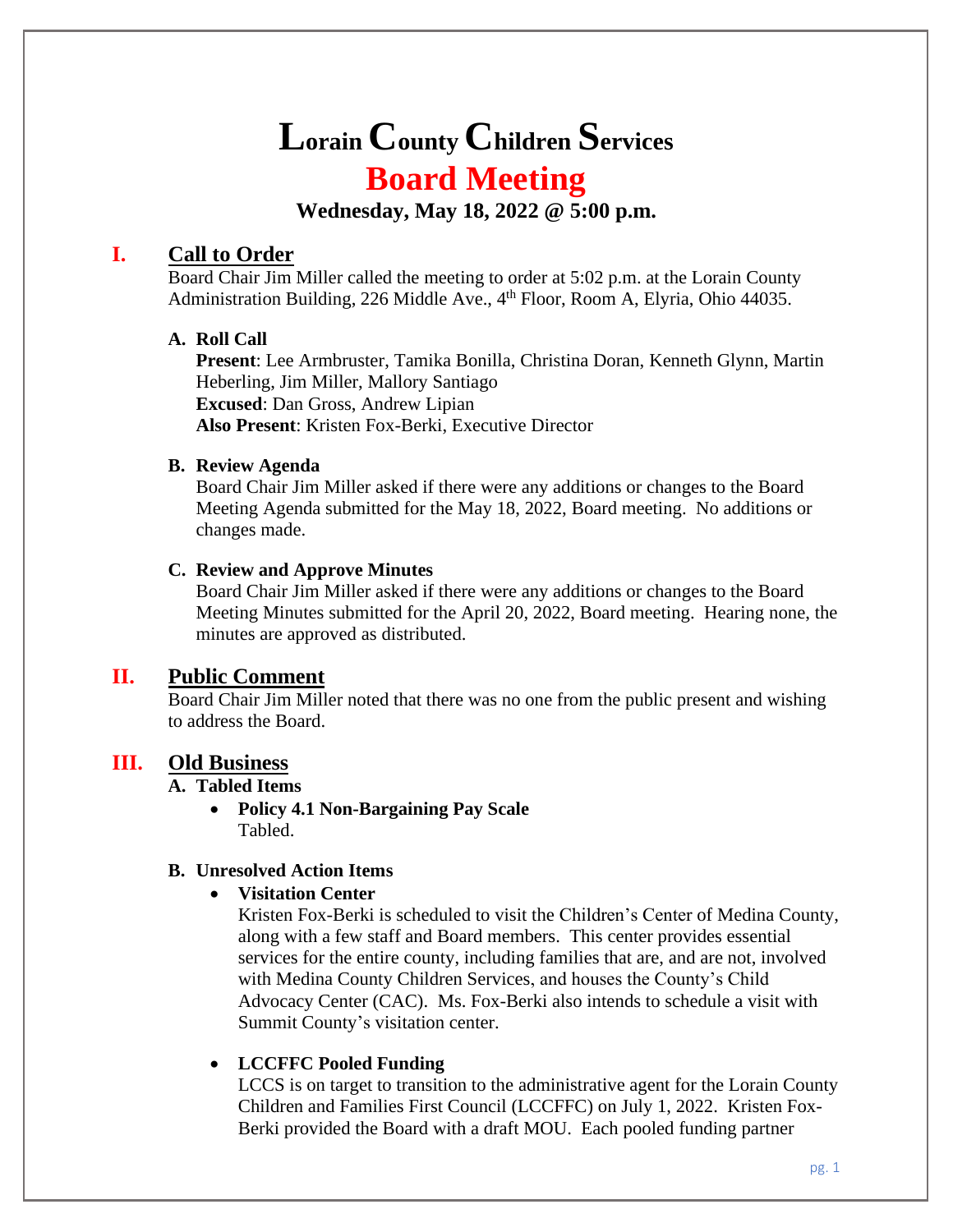would have their own agreement with the Council. There are 5 systems that will be providing funding-LCCS, the Board of Commissioners, Lorain County Public Health, the MHARS Board and Board of Developmental Disabilities.

# **IV. Executive Director's Report**

# **A. Policy 4.6 New Hires/Leaves**

New Hires for the month of April:

- Amanda Kiser, Direct Services Caseworker, 4/11/22
- Sarah Blasini, Direct Services Administrative Assistant, 4/18/22

There were no leaves for the month of April.

#### **B. Policy 8.1 Annual Report**

Kristen Fox-Berki provided the Board with the 2021 Annual Report. Highlights:

- 2021 Data and Performance Measures:
	- o The number of intake reports remains steady over the last several years, as well as the number of referrals screened in.
	- o The number of screened in neglect referrals decreased. Family First legislation may be a contributing factor, as well as additional aid to the families during the pandemic or more preventative services available.
	- o Kristen Fox-Berki briefly described the difference between Traditional, Alternative Response (AR) and Family in Need of Services (FINS).
- Strength-Based, Family Centered Initiatives; strengthening the relationship between the biological family and foster family.
- 2021 Federally Monitored Outcome Performance Measures. LCCS excels in most of these measures.
- Statistics reviewed for Youth in Foster Care or Kinship Care.

#### **Additional Discussion Topics:**

#### Summer Camps

Following camp closures in 2020 and 2021 due to the pandemic, Operation Open Heart and Girl Power camps will be held again this year. Both camps are solely open to children involved with the agency, with a current caseworker.

- o Operation Open Heart, 60 years in existence, is a camp for boys ages 9-14 and conducted by law enforcement, firefighters and others working closely with law enforcement. The camp will be held July 18-22, 2022.
- o Girl Power is for girls ages 8-14, conducted entirely by LCCS staff. Girl Power camp will be held July 25-28, 2022.

#### **V. Fiscal Reports**

None.

#### **VI. New Business**

**A. New Items for Discussion and Approval** None.